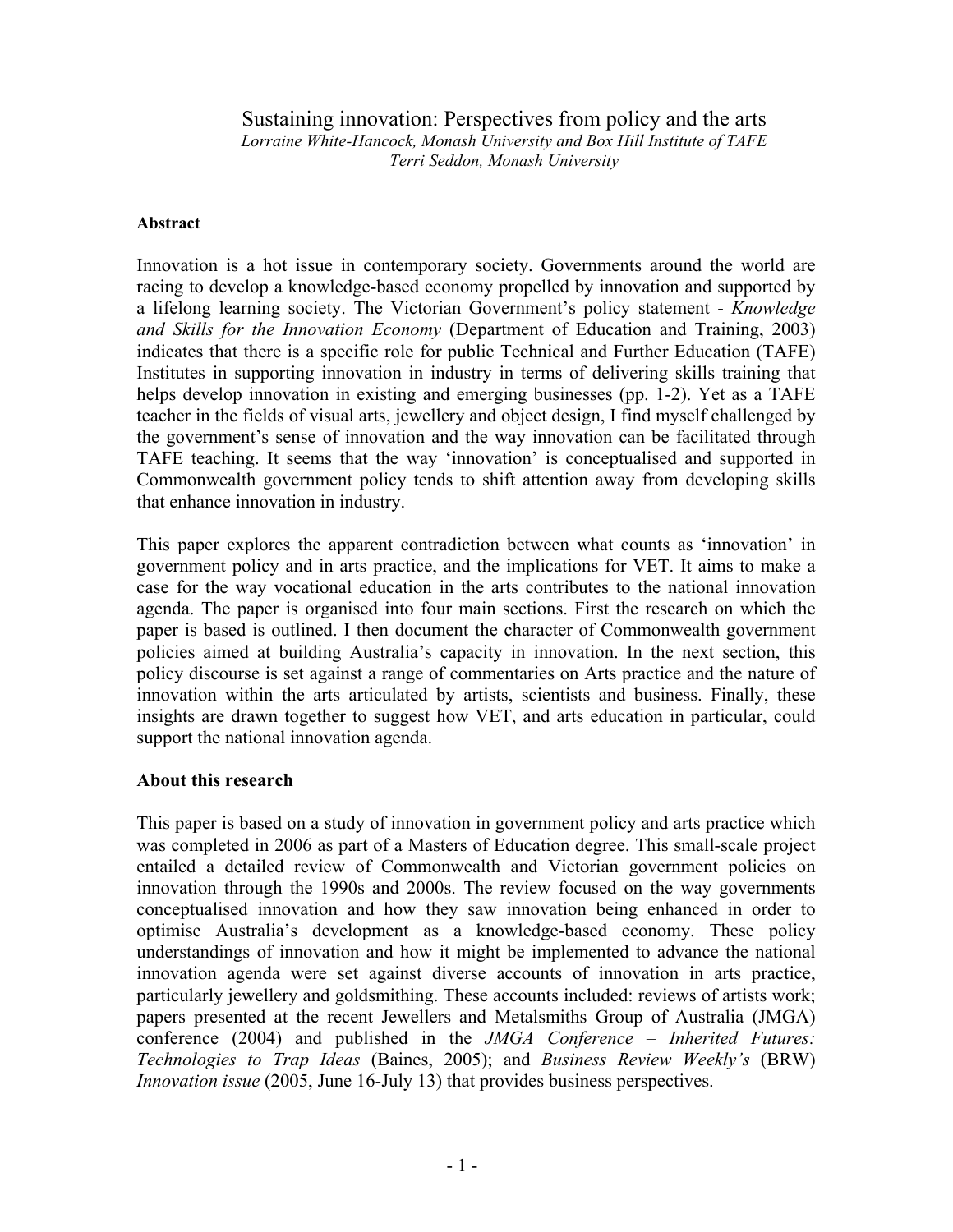These documentary sources were supplemented with an interview with a practicing artist, acknowledged for her innovative concepts and arts practice. The interview was semistructured with open-ended questions to allow the interviewee some latitude for elaboration and divergence. In accordance with ethical practice in social research, voluntary participation in the study was sought. Independent expert advice was sought in order to distance the researcher from the identification and selection of relevant innovators, and to provide balance and lend weight to the validity of the research. While the interview was not a major data collection strategy, it permitted triangulation with the case studies of artists and the commentaries on arts practice.

The research is informed by the professional knowledge base of White-Hancock, an artist and designer whose interest in crossing boundaries between science, technology and art led to a collaborative project in the field of laser holography with an expert in optics, Dr. Phil Wilksch, at the RMIT University Physics Department. This experience provided an understanding of how artists and scientists can work effectively in partnership to develop innovations. This experience of the innovative potential of technological, scientific and artistic collaboration impacts on the framing of this research in that this examination of the national innovation agenda arises, in part, from the perspective of an arts practitioner respectful of the situated knowledges embedded in other fields of endeavour.

My understanding of science as a particular situated knowledge is informed by the work of Donna Haraway's essay *Situated Knowledges: The Science Question in Feminism and the Privilege of Partial Perspective* (1991). Haraway's (1985, 1991, 1992) post-colonial social-feminist theories focus on issues of gender, difference and practices of domination in the contemporary world of politics and science. She outlines and deconstructs dualistic categories such as self/ other, mind/body, culture/nature, male/female, maker/made that she argues have pervaded Western traditions of science and politics, which have established systemic relations and practices of domination and positioned women, 'people of colour', nature, workers and animals as 'others' (1985, p. 177).

Haraway is known particularly for her concept of 'cyborg', a metaphor that captures an alternative form of political and social identity premised on the recognition that we are all hybrids of machines and organism. Using the idea of the cyborg allows Haraway to critique the way modern science attempts to displace the subjective human observer with 'objective' observational technologies that claim to produce a more truthful and valid account of the world (Holloway, 2004, p. 169). Haraway questions the distinctions drawn between the 'natural' and the 'cultural', arguing for a conceptualization of things as 'hybrid' or 'cyborg' because what counts as official, objective knowledge in science has always been mediated by different social and cultural conditions. Knowledge is always situated. What is known and how it is known is affected by the conditions in which the knowledge is produced. While science deals with the 'facts' of a situation, it is necessary to recognise that these facts might appear quite differently to other observers.

In summary, Haraway challenges the notion of scientific objectivity (Haraway, 1991, p. 190) and highlights, instead, the way knowledge is socially mediated. Her theory of cyborgs (Haraway, 1985) provides a way of thinking about innovation that is not premised upon dualistic understandings of science and technology. Rather than seeing science as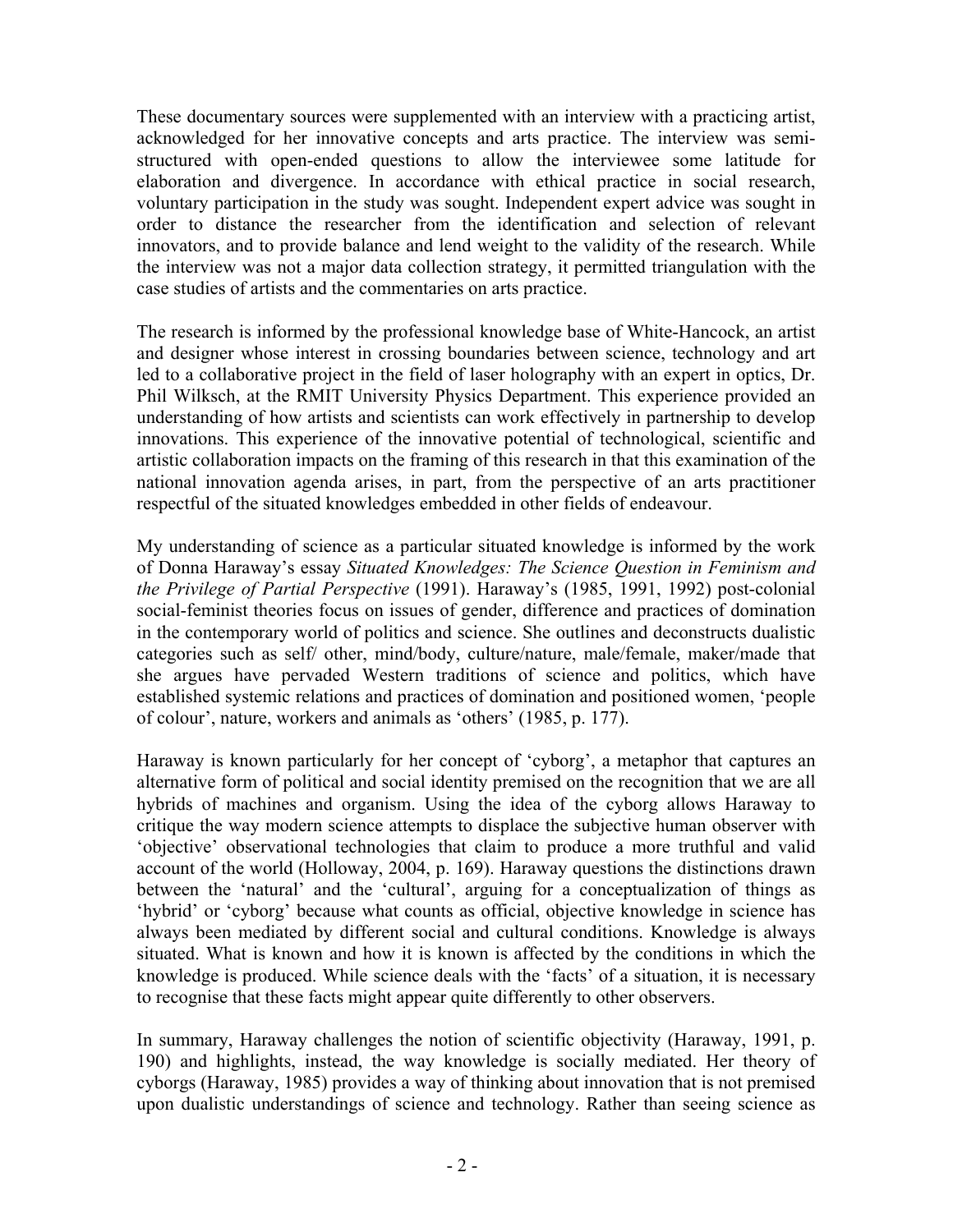factual true knowledge, with finite boundaries and objective ways of knowing, she argues that knowledge is always shaped by its conditions of production and who produces it. She offers an epistemological orientation that sees knowledge rooted in blurred boundaries and the ambiguities between maker-made and human-machine. This orientation approaches science *as* culture, rather than in opposition to culture (1992, pp. 134-5). Haraway's perspective on knowledge offers ways of understanding innovation that can support the national innovation agenda.

## **Policy for an innovative knowledge economy**

Government policies in support of innovation are evident from Labor's *Creative Nation* (1994) through to the Coalition's *Backing Australia's Ability: An Innovation Action Plan for the Future* (2001) and *Backing Australia's Ability – Building Our Future Through Science and Innovation* (2004). Yet where Labor emphasised the importance of culture and creativity as 'essential' to the development of innovation, these themes have disappeared from the Coalition's innovations policy agenda. Instead, the policy discourse and the practices of implementation have focused narrowly and exclusively on science, technology and business.

The *National Innovation Summit* (2000) was convened jointly by the government and the Business Council of Australia. Yet the 500 participants were all drawn from science, technology and business. Despite the implication of broad representation, the arts and other fields were not invited or given an opportunity to inform the debate. The steps leading to and developing from the *National Innovation Summit* (2000) confirm a narrow focus on innovation in science and with a particular emphasis on R&D and commercialisation through emerging industries and businesses.

The *Backing Australia's Ability* policy, arising from recommendations of the *National Innovation Summit,* extended funding for innovation by \$4.5 billion (2001-2004). It was earmarked for Information and Communication Technologies (ICT), biotechnology, medical research and development (R&D), business, science and other technologies. It is generally to be used for infrastructure, Australian Research Council (ARC) competitive grants, establishing centres of excellence, tax concessions and rebates for R&D activity by businesses (p. 5). Reference to funding for arts and education is absent in this policy.

Continuing support for this policy agenda, through *Backing Australia's Ability: Building Our Future Through Science and Innovation* (2004), provided a further \$5.5 billion (over three years) to encourage public and private sector R&D; a 175% tax concession rate for business related R&D expenditure "to help the growth of small companies in tax loss" (p. 1) and \$535 million over five years for START grants to support businesses in R&D.

These funding differentials reveal the policy priority accorded to science and arts. Now linked with communications and information technology, the only reference to supporting innovation in the visual arts and crafts was in the form of a \$2.1 million allocation to individual young and emerging artists for 2005-6 (National Association of Visual Artists). Yet even these levels of science and technology funding are modest compared to other nation's expenditure. For example, the \$100 million expenditure allocated to one specific field of science, nanotechnology, in Australia is approximately one fortieth of Japan's \$4 billion, (Lawrence, 2005, p. 31). If Australia's capacity to innovate depends just upon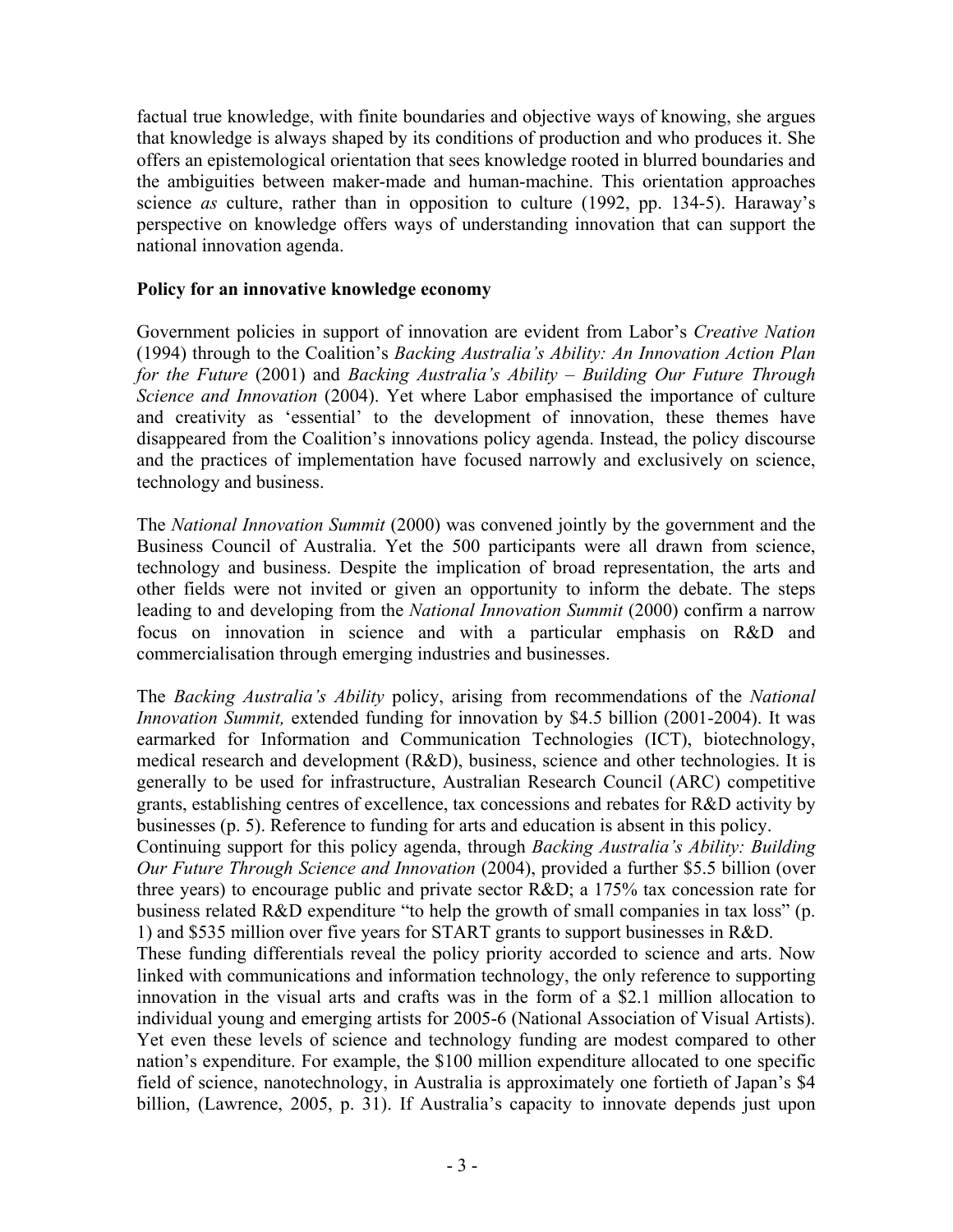investment in science and technology, the nation may have already 'lost the race' to innovate with nanotechnology. But if international competitiveness also depends upon being very quick and clever to capitalise on R&D, there is perhaps value in considering the role that education can play in the national innovation strategy.

The assumption in Coalition policy is that innovation will occur if funding is provided for research and development, and commercialisation. Yet this narrow view of the enabling factors for innovation is contested.

Research suggests that there are other methods for encouraging innovation that should be developed and that are currently underemphasised. These methods include encouraging risk-taking, creative management and reconsidering predominant top-down management styles, collaboration, recognising and rewarding innovation and developing a culture that supports innovation. Developing innovative thinking in individuals and organisations and developing methods for recording and measuring innovation are not focused on at present and require further investigation (Callan, 2004; Moore 2004; Featherstone, 2005).

*Business Review Weekly* editor, Tony Featherstone, argues, for example, that innovation and entrepreneurship "go hand in hand" (2005, p. 6). He says that too many companies talk about innovation but don't have the right culture to support it. "Some waste money on trendy office fit outs, but would be better off developing programs to encourage, measure and reward entrepreneurship, and identify corporate 'intrapreneurs', those working innovatively within an organisation (2005, p. 6). Featherstone encourages managers to identify how they record and measure innovation (2005, p. 6). These processes need to be implemented before recognition and reward programs can be adopted.

Business executives differ markedly on the practical measures needed for establishing a culture that supports innovation. Some nominate recruiting creative people as crucial while others argue that providing the right environment and offering training in innovative thinking is more important (Mc Coll, p. 55). For example, Pricewaterhouse Coopers recruit graduates who are able to 'think outside the square' then conduct an in house training program called 'i-challenge' where graduates work in a team to create ideas, research their implementation, establish business cases and present them to an executive group for judging which will proceed. To encourage idea development, the company runs a scheme called 'whole of brain thinking'. This uses play and encourages staff to think about how others might approach an issue to try to free them from their conventional way of thinking (Mc Coll, 2005, p. 55).

In the current industrial landscape, entrepreneurialism is heartily encouraged by the Federal government (Howard, 2004, p. 6). Yet the link between entrepreneurialism and innovation becomes problematic in the current context, in which the top-down managerial style favoured by the Commonwealth government favours predictable orthodoxy and social conservatism that is hostile to transgression and inhibits risk-taking.

Moore argues that the impact of this cultural context on artists reveals the difficulties of sustaining innovation alongside contemporary practices of entrepreneurialism. He suggests "the fear of risk has its roots in the managerial revolution of the early nineties but is fuelled by growing authoritarianism in government and business on the one end, and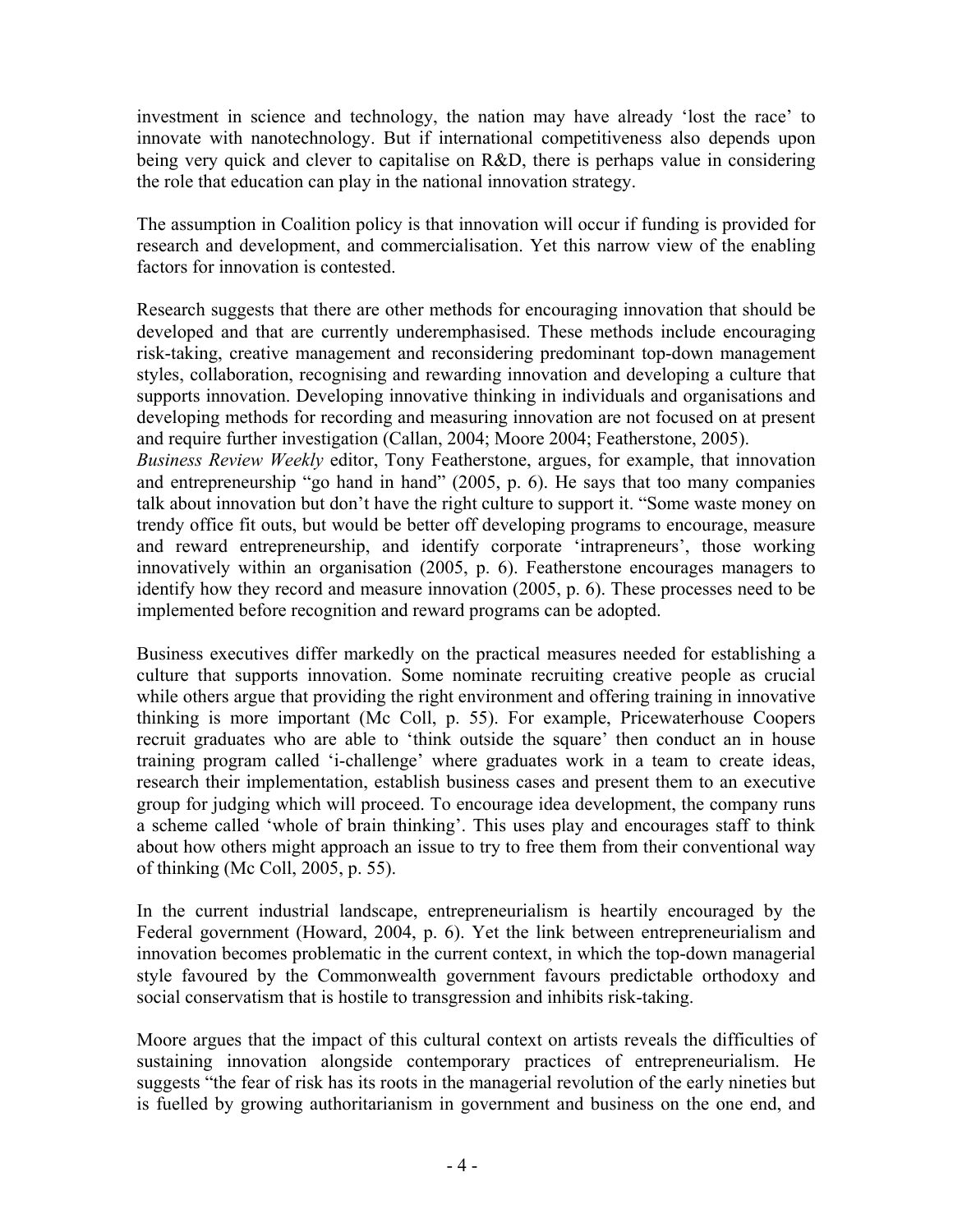dependence of artists on shrinking state patronage on the other" (p. 2). The managerial culture that controls our institutions demands accountability to accountants, value for investment measured by 'indicators' and 'outcomes' and top-down control of cultural assets (Moore, 2004, p. 2).

In this context, it is difficult to sustain innovation. The rich bohemian tradition that has played an important role in the development of creative artistic sub-cultures and avantgarde groups in Australia and elsewhere has been damaged by the managerial culture of Howard's government:

Being a bohemian is a licence to take risks … (but) … I don't think HECS debts and high rents that compel students to work a number of part-time jobs and live with their parents has encouraged bohemia on campus. Late twentieth century managerial models that seek to account for and control all assets actually destroy cultural assets (p. 5)

. His point is that creativity doesn't just happen, but is nurtured by cultural and institutional settings (Moore, 2004, p. 2). In this regard, innovation can be developed through education that supports democratic creative culture in Australian TAFEs and other public schools (Moore, 2004, p.5).

In summary, the Commonwealth says that innovation is the key to economic prosperity and wellbeing, but the policy approach focuses narrowly on innovation in science and technology, and seeks to build an innovative Australia largely by privileging investment in R&D and commercialisation. Given funding comparisons between the arts, and science and technology, it is clear that the arts are not valued in the 'innovation stakes' despite the arts' historic contribution to creativity and cultures of innovation. As Haraway (1991, p. 190) suggests, the concept of 'innovation' is understood differently according to its context of use. In government policy, innovation is generally perceived as an economic instrument that focuses on product development to generate value or profit whereas, in the arts, the focus is more on the human impact and involves new, creative and lateral patterns of thinking and acting. This is the focus of the next section.

# **Arts and Innovation**

# *Cases of arts practice*

To clarify the character of innovation in the arts, I begin with two profiles of innovative artists, Stelarc and Duprat, who each generate new perceptions and paradigms of the world raising important questions of human identity that challenge the hierarchies of science and art embedded in current policy.

Stelarc is an Australian performance artist who has been extending and enhancing his body through technology since the '80's. Stelarc initially explored the psychological and physical limitations of the body with his suspension events (where his body was suspended by hooks), drawing on Hindu rituals. The artist argues, "In the past we've considered the skin as surface, as interface. The skin has been a boundary for the soul, for the self, and simultaneously, a beginning to the world. Once technology stretches and pierces the skin, the skin as a barrier is erased" (Atzori & Woolford, 2005, p. 2). More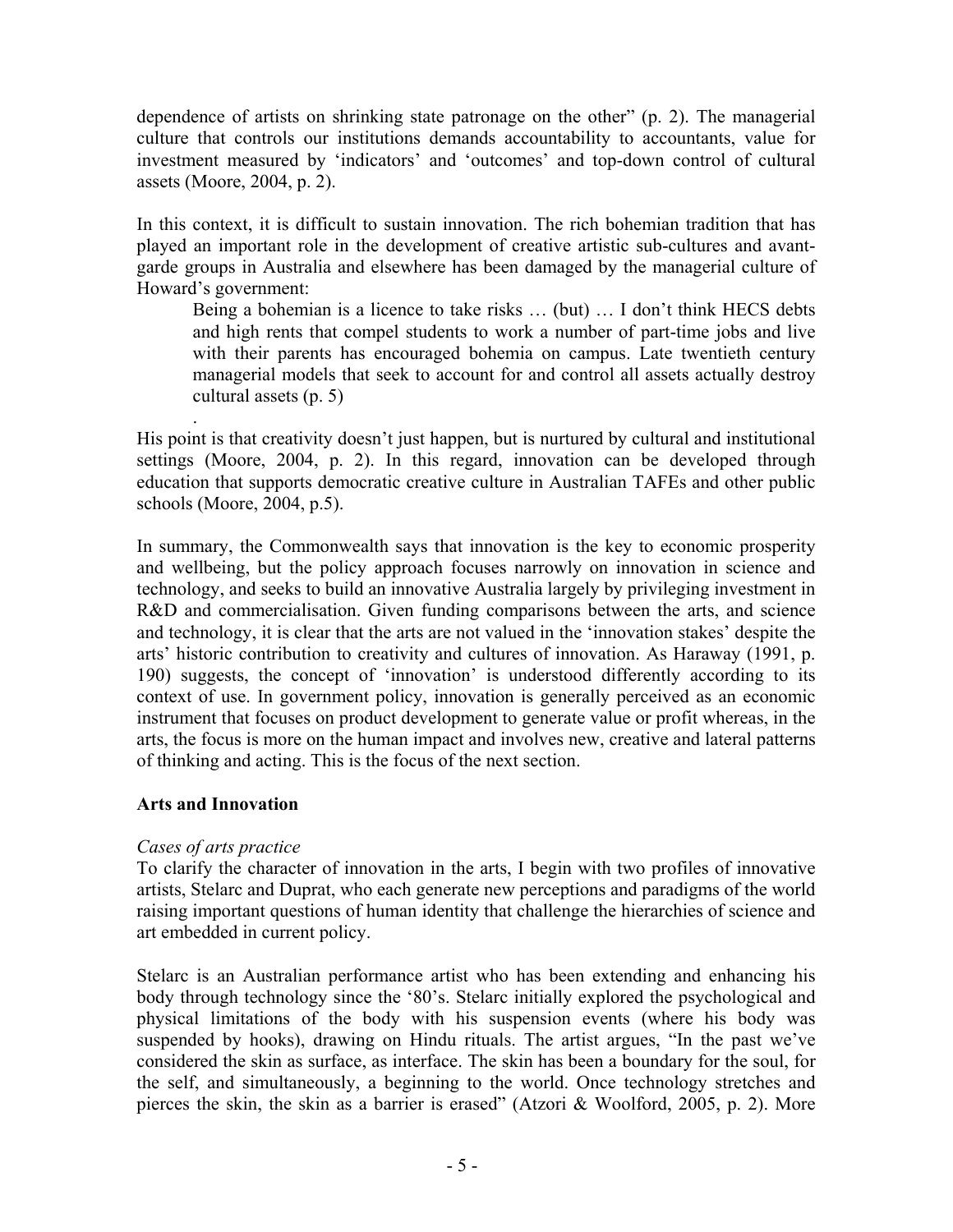recently he has worked to grow a third ear on his arm. While shocking in some senses, this art is consistent with the way the body has been augmented by technological and medical interventions such as pacemakers, artificial hips, eyes and ears, dialysis, silicon and chip parts (SymbioticA, 2005).

Stelarc envisions the application of nano-technologies as the next logical step in the evolutionary development of the human body. He argues that now is the time to recolonise the body with microminiaturized robots that are able to work autonomously, at the cellular level on the body and to enhance it from within. In this way, it is likely that (a) new 'alien' life-form(s) will be developed, created within the human body rather than being discovered somewhere 'out there' in interstellar space (Atzori and Woolford, 2005, p. 6). For Stelarc, the body is "an impersonal, evolutionary, objective structure" (Atzori  $\&$ Woolford, 2005, p. 3). The artist states,

Technology is what defines being human. It is not an antagonistic, alien sort of object; it is part of our human nature … We shouldn't have a Frankensteinian fear of incorporating technology into the body, and we shouldn't consider our relationship to technology in a Faustian way - that we're somehow selling our soul because we're using these forbidden energies (Atzori &Woolford, 2005, p. 5).

Stelarc's concepts and performances problematise the human body and challenge accepted understanding of the body as a bounded entity, a unity, which is natural and therefore distinct from technology. Instead, Stelarc performs as cyborg and challenges the dualisms of nature and culture, science and art, objective and subjective knowledge. As Haraway suggests, the idea that we inhabit a cyborg world opposes the idea of science, building knowledge through fixed categories and the "final imposition of a grid of control on the planet" (Haraway, 1985, p. 154). Instead it begins to reveal science as culture, as a way of living where "people are not afraid of their joint kinship with animals and machines, not afraid of permanently partial identities and contradictory standpoints" (1985, p. 154). Hubert Duprat's art also problematises the dualisms that underpin science and that currently inform Commonwealth policies on innovation. He utilizes insects (trichoptera – the caddis worm) to construct 'sculptures' (Besson, 2002). Duprat discusses his scientific/artistic experiments and the epistemological issues that they raise in terms of creativity, originality and the metaphor of the craftsman. By removing the larvae from their natural habitat and providing them with precious materials, he prompts them to manufacture cocoons or cases that resemble jewellers' creations. Duprat refers to Information Theory (1948) as a useful lens for examining the insect's seemingly aesthetic behaviour; the activities of the caddis worm are prompted by the 'noise' – beads, pearls and gold - that is introduced into the insect's environment (Duprat & Besson, 2002, p. 1). The acquisition of new knowledge by experiment is a specific case of information growth under the effect of noise, that is, external interference (Duprat & Besson, 2002, p. 7). The sculptures that result show the concept of the production of works of art by entities other than a human artist. Besson says of Duprat's work, "As art pieces they are a kind of assisted 'ready-mades', found objects altered and promoted to the ranks of art, hybrid formations … As scientific experiments they are evidence of an unexpected interdisciplinarity; they also raise real epistemological issues" (Duprat & Besson, 2002, p. 3).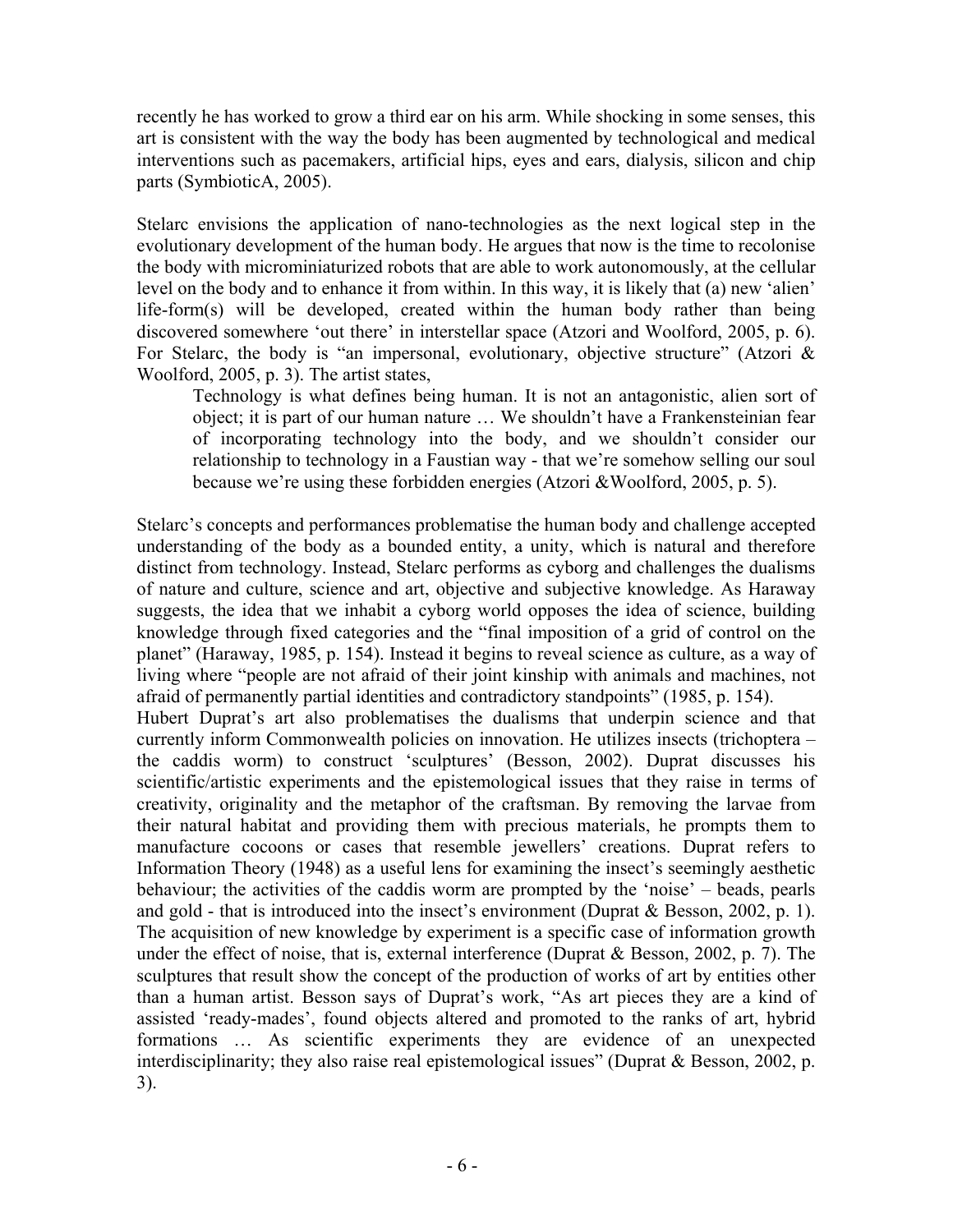The metaphor of the insect as craftsperson that Besson speaks of in his interview with Duprat (2002, p. 5) challenges established concepts of innovation, creativity and convergence which are anchored in human beings. Who is the creator? The insect physically makes the piece that is mediated by Duprat and the 'noise' that he selects. The insect chooses from Duprat's selection of materials and organizes the 'noise' into the ultimate cocoon form. In terms of Haraway's theories, the boundaries between 'maker' and 'made', creator and created, are deliciously blurred (1985, p. 154). The artistic collaboration between human and insect deconstructs the dualistic categorisation of trichoptera as 'other' (1985, p. 177). Duprat's work demonstrates that 'creation' requires a broader definition than that attributed to humans and God in our patriarchal traditions. The interdisciplinarity of the artist's practice challenges the dualistic hierarchy embedded in current policy related to innovation that maintains division between arts and sciences.

These profiles pose important questions about the nature of innovation in ways that are quite confronting. As art they challenge accepted understandings of the body, and the distinctions between 'maker' and 'made'. Like Haraway, this art transgresses in ways that question dualistic hierarchies, break down barriers in our thinking and reveal an alternative way of looking at, seeing and knowing the world that we have made for ourselves, but not in an antagonistic manner. Refusing a 'demonology of technology' Stelarc argues that, "new technologies tend to generate new perceptions of the world and in turn allow us to take further steps" (Atzori & Woolford, 2005, p. 5). These themes are not just evident in arts practice, but are also articulated as a professional practice within the arts by practising artists and jewellers.

### *Innovation in arts professional practice*

An interview with a practising artist underlines the challenges that Stelarc and Duprat's art presents to conventional ways of knowing. Talking from her own experience as an artist, she said that a fundamental role of innovative art is to challenge perceptions, beliefs and assumptions. The artist explained that in her practice, she tries to expand definitions and perceptions of what constitutes a jewellery object. "My primary motive for doing that is to try and challenge people with what they are letting into their own intimate space".

The artist explained that she saw a relationship between thinking processes, creativity and innovation when she said that innovation comes "from independent thought, and is a product of lateral thinking. Innovation is anything that makes people think in a different way to what they normally would". The artist aligned innovation with thinking processes and the resultant social impact. She adopted a product-oriented definition of innovation, saying "I always associate innovation in terms of … product, whereas creativity I think more as pure thought … Innovation improves peoples living or adds value to their lives".

When asked about whom she saw as innovative, the artist identified the Dutch jewellers of the 70s as particularly innovative in terms of their creative lateral thinking. These practitioners used 'found' or ready-made objects like photographs and non-traditional industrial materials, such as aluminium, plastics and rubber, rather than traditional jewellery materials of gold and gemstones. In this way, the Dutch jewellers questioned notions of preciousness and economic value of jewellery and subverted the aesthetic dogma, the traditions and hierarchies of jewellery practice. This response indicates the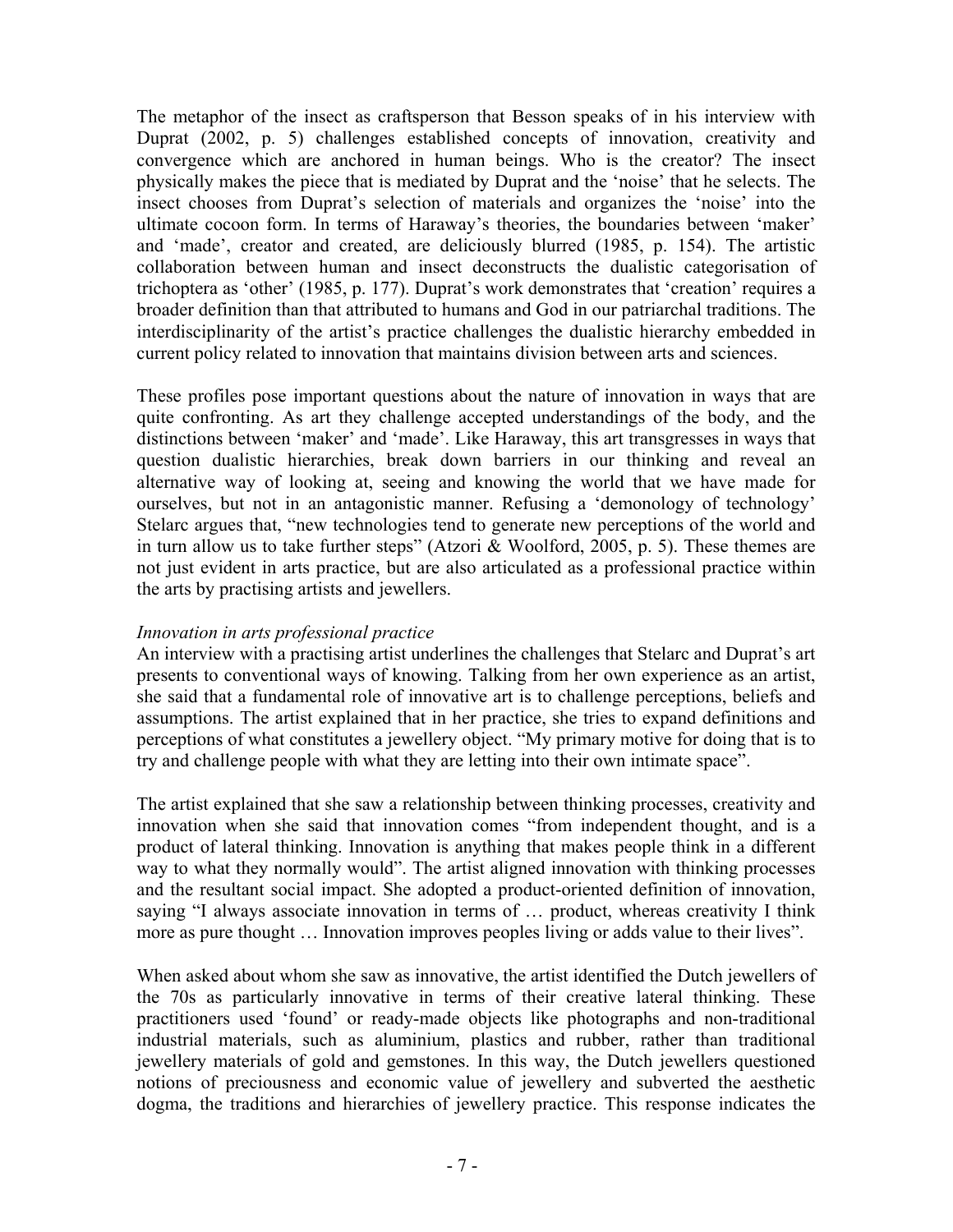significance that the artist attributes to questioning traditions. Innovation is identified as a consequence of working across boundaries and recognising and respecting other situated knowledges, as a way of generating creative thinking which questions or challenges established ways of knowing and acting within the world. This artistic practice is valued because it impacts on the artist's own ways of thinking and enhances her own capacity to create and to produce work that is innovative.

The interview pinpoints some of the characteristics of arts thinking and practice that facilitate innovation. The artist identified lateral and critical thinking, problem solving, research, idea development, experimentation, knowledge of history and questioning of traditions as crucial to the development of innovative arts practice. These themes are confirmed by other arts commentators.

### *Commentaries on arts practice and innovation*

The proceedings of the recent Jewellers and Metalsmiths Group of Australia (JMGA) Conference (2004) were published under the title *Inherited Futures: Technologies to Trap Ideas* (Baines, 2005). The conference theme itself emphasises the relationships between technology, arts practice and innovation. It was also evident in the recent Conference of British craft practitioners, *Challenging Craft*, held in Aberdeen, Scotland (Gray's School of Art, Robert Gordon University, 2004). These conference themes highlight the preoccupation of western contemporary gold and silversmiths and their industry with technology and its relationship to innovation.

As Errey pointed out at the JMGA conference, "engagements between maker and technology" are not new for jewellers or metalsmiths (2005, p. 158). Human development has been measured in terms of the use of technology particularly related to metals, for example, the 'iron age', the 'bronze age' (Errey, 2005, p.158). Robert Baines (2005), chairman of the conference, also spoke of the ways that contemporary jewellers generate a plethora of thinking, experimentation and testing of boundaries as their aesthetic response is mediated by matter (materials) and technologies (p. 7). All of these speakers acknowledge their kinship with, and respect for, science and technology in current and past innovative jewellery and metalsmithing practice.

Yet this relationship between arts and science is not hierarchical, privileging science over art. Rather it is characterised by convergence, the recognition and respect for different situated knowledges and efforts to work creatively at their interface to generate innovation. As Bic Tieu argues, "Contemporary craftsmanship is about building bridges between technologies … integrating various disciplines and industries, production and thought processes" (Tieu, 2006, p. 52).

Elaborating the way innovations sometimes result from a convergence of knowledge from disparate fields over considerable periods of time, Dominic Lowe traces the historical development of hydraulic pressing technology from the ancient Greeks and postrevolution France to its use with synthetic polyurethane materials in contemporary aerospace and jewellery industries (Lowe, 2005, p. 97). Lowe retells a story, *The Parable of the Thermostat* from *The Buddha in the Robot* (1981), written by the Buddhist robot scientist, Masahiro Mori (2005, p. 95):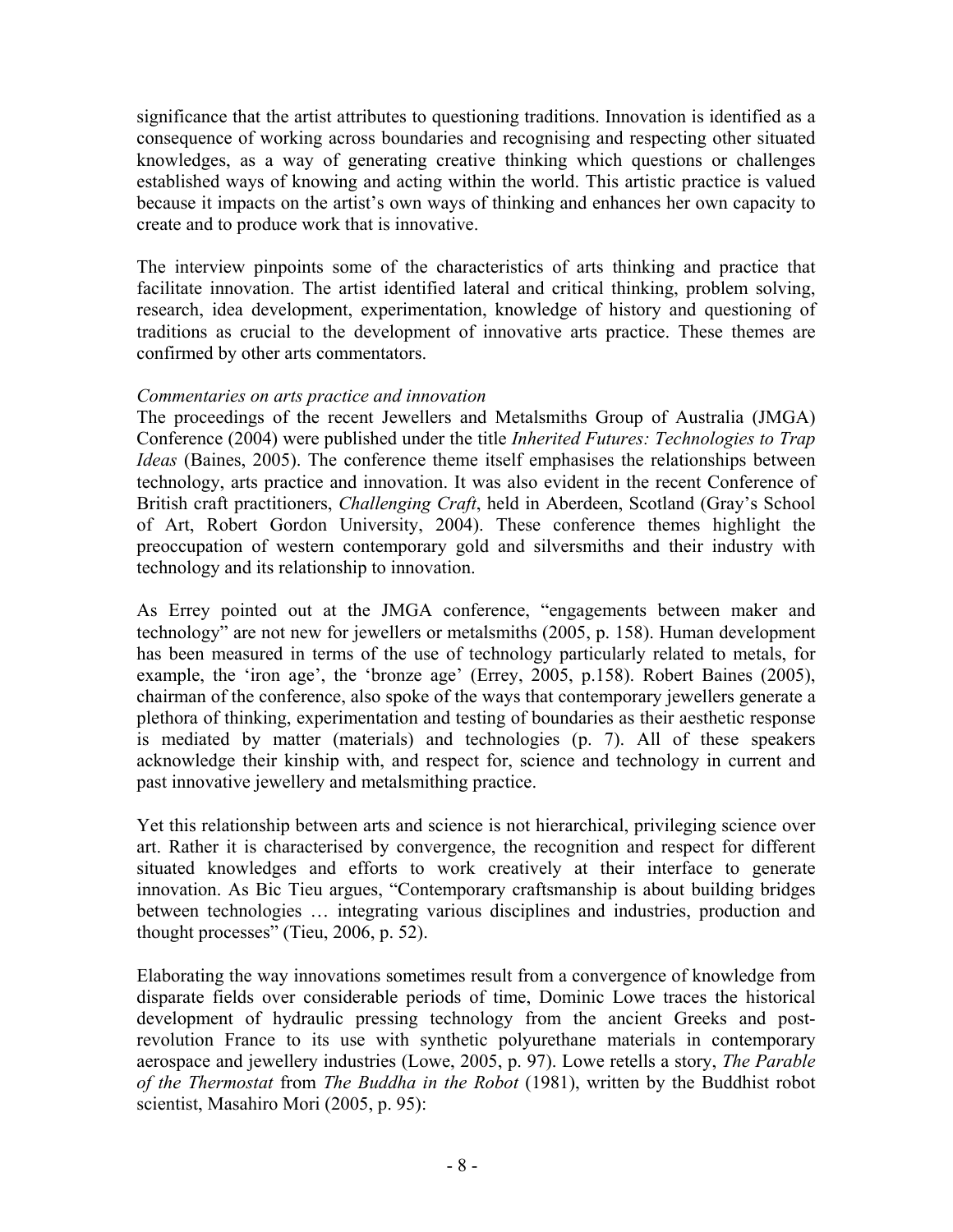Imagine the thermostat in a heated or cooled room. We set a desired temperature. When the temperature goes beyond a certain point, it is cut off. The thermostat, if it had a brain, would doubtless consider itself to be masterminding climate in the room. On the other hand, if the room could talk, it might claim that it controlled the thermostat, which after all responds to room temperature. Of course, Mori points out that all three systems – human, room and thermostat – are working as one (Lowe, 2005, pp. 95-6).

The story highlights the co-operation and interdependence needed by a range of 'players' for the effective implementation of an idea or innovation. Lowe advocates respect for knowledge gained from other fields of endeavour but also speaks of the need to be "critical of the entity that supplies our particular form of technology", and to take "personal responsibility" for its purchase and use (Baines, 2005, p. 96). In the context of jewellery, he says that "we might encourage the use of gems that we are certain do not come from the toil of the brutalised poor, dug out under the point of a gun" (p. 96). Lowe's viewpoint is that we need to take ethical and moral responsibility for the science and technology that we have developed and the innovations that result, rather than blindly accepting or rejecting them (Lowe, 2005, p. 96).

This idea of convergence is not just valued within artistic practice. Commenting on the program of collaborative research projects undertaken with artists, Phil Wilksch of the Applied Physics Department at RMIT University explains his viewpoint of the value of artists' contribution to science. He observes that artists can be very inventive and innovative because "artists are forced to work with limited facilities and resources, they come up with simple solutions to problems. Also, artists stay in touch with the state-ofthe-art techniques and technologies because they're all the time trying to stretch the possibilities of the medium" (Coyle and Hayward, 1995, p. 99). And the challenges presented by artwork also feedback into scientific work, motivating further scientific exploration and providing a concrete application for the inquiry. Geoffrey Stone at Telecom Research concurs with Wilksch and suggests that artists' ideas can "be well ahead of technology. It extends us to think about new problems" (Coyle and Hayward, 1995, p. 99).

# **Innovation and VET**

This research reveals that Commonwealth policy relating to innovation is narrowly conceived, and exclusive to science, technology and business. These policy priorities affirm the scientist as innovator, and business as the enabler of innovation. The effect is to privilege the sciences relative to the arts, and to institutionalise an hierarchical and dualistic conception of knowledge and innovation, in which science and technology are seen to be the means to build Australia as a knowledge economy, and to provide the solution to the problem of Australia's international competitiveness.

Yet the study also shows that the pursuit of innovation is fundamental to arts practice, and the embedded commitments within artist's professional practice. Artist's practises pose important questions about the nature of innovation and knowledge. Stelarc undercuts the idea of a discrete and bounded human body. Duprat challenges the dualisms and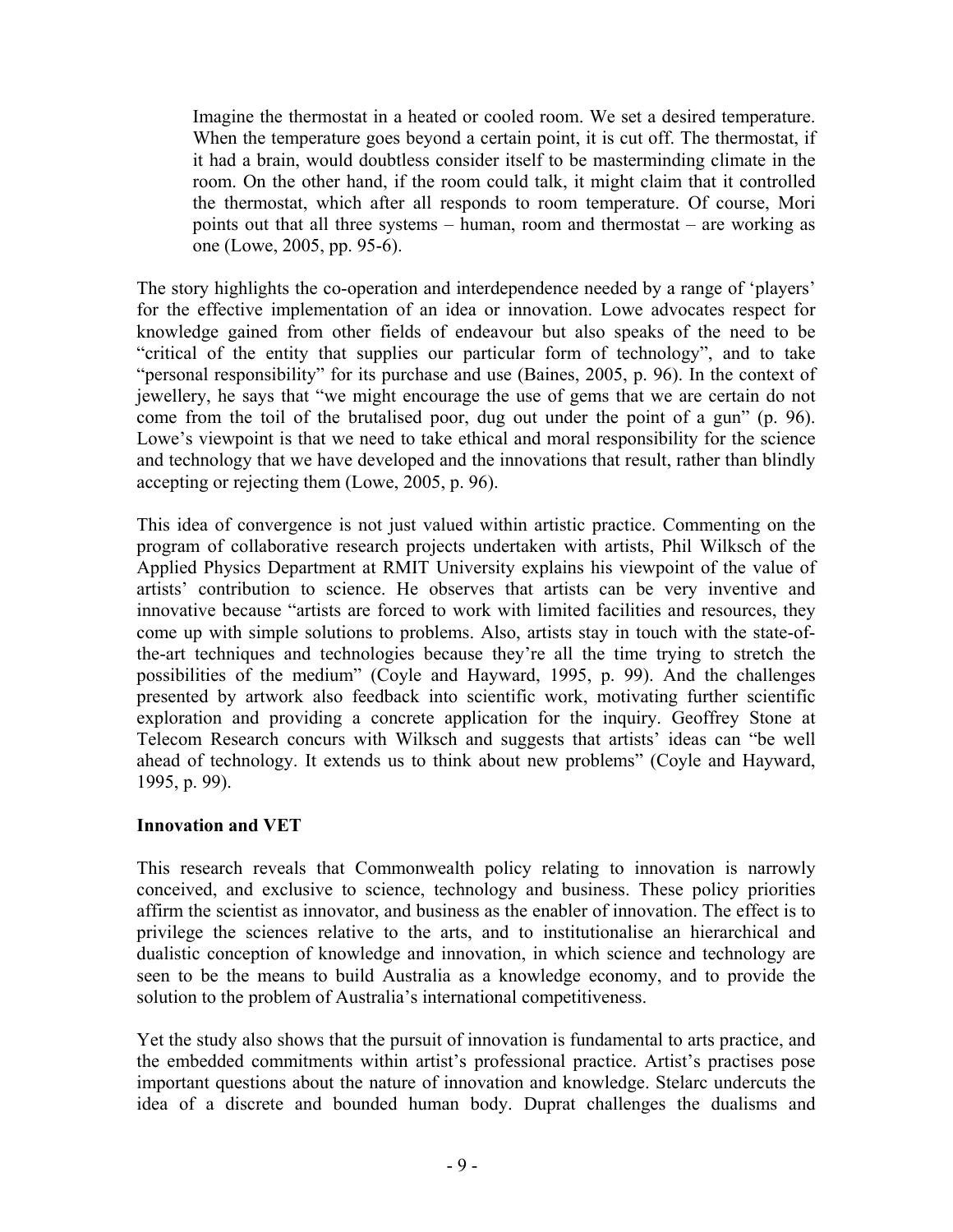distinctions between 'maker' and 'made', and the idea that art, knowledge and culture are products of human agency alone. These themes are taken up within the arts professional community, where innovation is understood as an outcome of transgressing established boundaries and practices, challenging thinking processes, and generating new ways of seeing and acting in the world. This sort of creative artistic work is seen to be facilitated by convergence, which brings differently situated knowledges together in ways that encourage creative engagement and innovative outcomes – a view shared by practicing scientists.

Where Commonwealth policy sees the innovators as scientists engaged in R&D and business engaged in commercialisation, arts conceptions of innovation draw attention to the human, rather than economic, aspect. The innovators are people who make us all think differently; they are not confined to a specific field, but are spread across fields. Their capacity to innovate is not simply a consequence of economic investment but also human development.

The question is how to enhance creativity and innovation? The director of Swinburne University's Centre for Neuropsychology, Professor Con Stough believes that both genetic and environmental factors probably determine creativity and innovative potential. However he says that he isn't aware of any studies that reveal an increase in innovation as a result of training (McColl, p. 54). McColl suggests that if innovation is genetic, businesses need to focus their time and energy on recruiting 'the right people'. However, if innovation can be learnt, then businesses need to focus on training their employees (McColl, 2005, p. 54).

The Commonwealth's priorities for DEST for 2004-2005 affirm human capital development, and the development of 'a strong science, research and innovation capacity and economic growth'. However a review of the DEST *Portfolio Budget Statement* (2004- 5) revealed that while \$1.86 billion was allocated to universities for research and research training there is no mention of funding for research in VET despite the rhetoric of developing research and innovation capacity in education.

The rhetorical priority is echoed in the *Innovation Competency Standards* of the recently developed national VACDTP (2004). The foreword to the training package indicates that capacities for innovation are going to be pursued, perhaps somewhat contradictorily, through outcomes-based standards that specify creative processes:

The *Visual Arts, Craft and Design Training Package* comes at a time when creativity and innovation have been identified as integral skills not only for cultural practitioners but importantly for all other employees as well. The inclusion of specific standards on the articulation of the creative process plus the inclusion of the *Innovation at work* standards enables creativity and innovation to be identified, taught and assessed by workplace enterprises and industry bodies.

Meanwhile, vocational education in the arts is in decline. During the Keating years of active support of the arts, there were around one thousand applicants annually to the visual arts course that offered 100 places at Box Hill TAFE. After a decade of Coalition innovation policy, the Diploma course is being discontinued. The rationale for this closure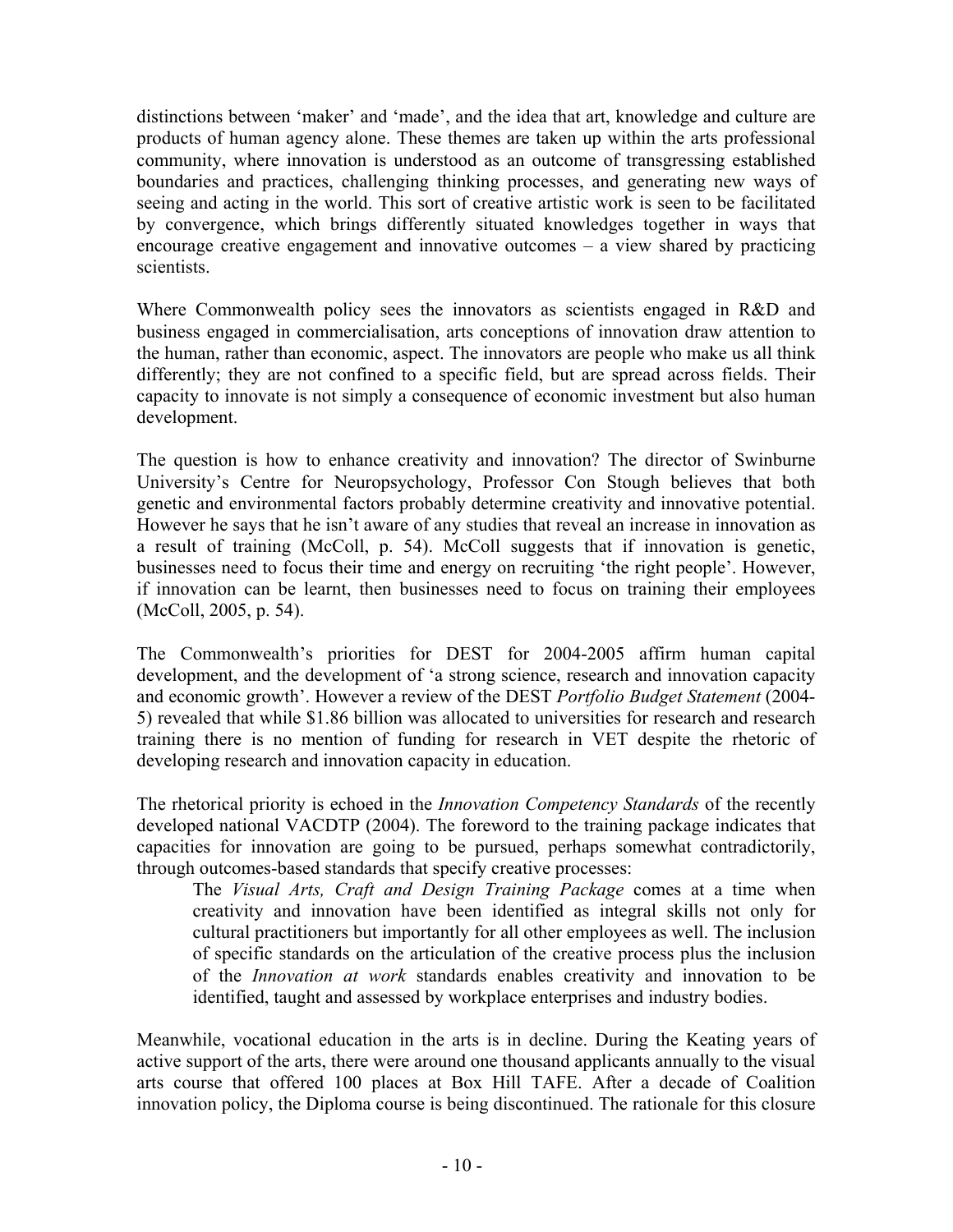is firstly, lack of applicants, suggesting that people don't want to be involved in the visual arts at this point in time, and that, public and political perception of the value of the visual arts and arts education has diminished. Secondly, people enrolling are asked to indicate why they want to take the training they have applied for. Those enrolling in visual arts generally indicate 'personal enrichment' reasons, rather than employment, and links to employment outcomes have become the prime indicator for the worthiness of courses supported by VET.

Yet this study argues that the visual arts can facilitate innovation. Rather than accepting that arts courses are 'low priority' in the innovation economy, the findings of research suggests that the arts are an untapped resource. Artists and arts educators are committed to innovation and have specialist expertise in encouraging creativity through learning. Challenging assumptions, beliefs and perceptions are important characteristics of artwork. Risk-taking, transgression, and crossing boundaries are key elements in the acquisition of new knowledge and innovation. Collaboration between artists and scientists extends the boundaries of both fields, and reveals the limits of the dualistic, hierarchically differentiated distinctions between art and science assumed in policy. From such challenges, comes a new kind of praxis that is rooted in interdisciplinarity, hybridity and informed by the 'noise' of situated knowledges. Such developments offer a basis for encouraging a culture of questioning across fields, a way of developing creativity and capacities for innovation, and supporting a knowledge-base which is anchored in the practice of science as culture.

### **References**

Atzori, Paolo and Woolford, Kirk. (n.d.). *Extended-body: Interview with Stelarc.* Retrieved May 25, 2005, from http://www.stanford.edu/dept/HPS/stelarc/a29extended\_body.html.

Australia National Training Authority. (2004). *Visual arts craft & design training package*. Surry Hills, NSW: Create Australia.

Baines, Robert. (Ed.). (2005). Preface. *JMGA conference – Inherited futures: Technologies to trap ideas* (pp. 6-7)*.* Melbourne: RMIT University Press.

Callan, Victor. (2004). Building innovative vocational education and training organizations. *Australian vocational educational and training: research messages* (pp. 140-152)*.* National Centre for Vocational Education Research.

Coyle, Rebecca &Hayward, Philip. (1995). *Apparition: Holographic art in Australia*. Sydney: Power Publications.

*Creative nation*. (1994). (Electronic version). Retrieved October 4, 2004, from, http://www.nla.gov.au/creative.nation.

Department of Education, Science and Training. (n.d.). *Portfolio budget statements.* Retrieved January 5, 2006, from, http://www.dest.gov.au.

Department of Industry, Tourism and Resources. (2001). *Backing Australia's ability: An innovation action plan for the future* (Electronic version). Retrieved January 5, 2006, from http://www.backingaus.innovation.gov.au.

Department of Industry, Tourism and Resources. (2004). *Backing Australia's ability – Building our future through science and innovation* (Electronic version). Retrieved September 9, 2005, from http://www.industry.gov.au.

Duprat, H. &Besson, C. (2002). *The wonderful caddis worm: Sculptural work in collaboration*  with trichoptera. Retrieved June 3, 2005, from, www.nexistepas.com/enthuse/2002/12/hubertduprats-caddis-fly-jewelry.htm.